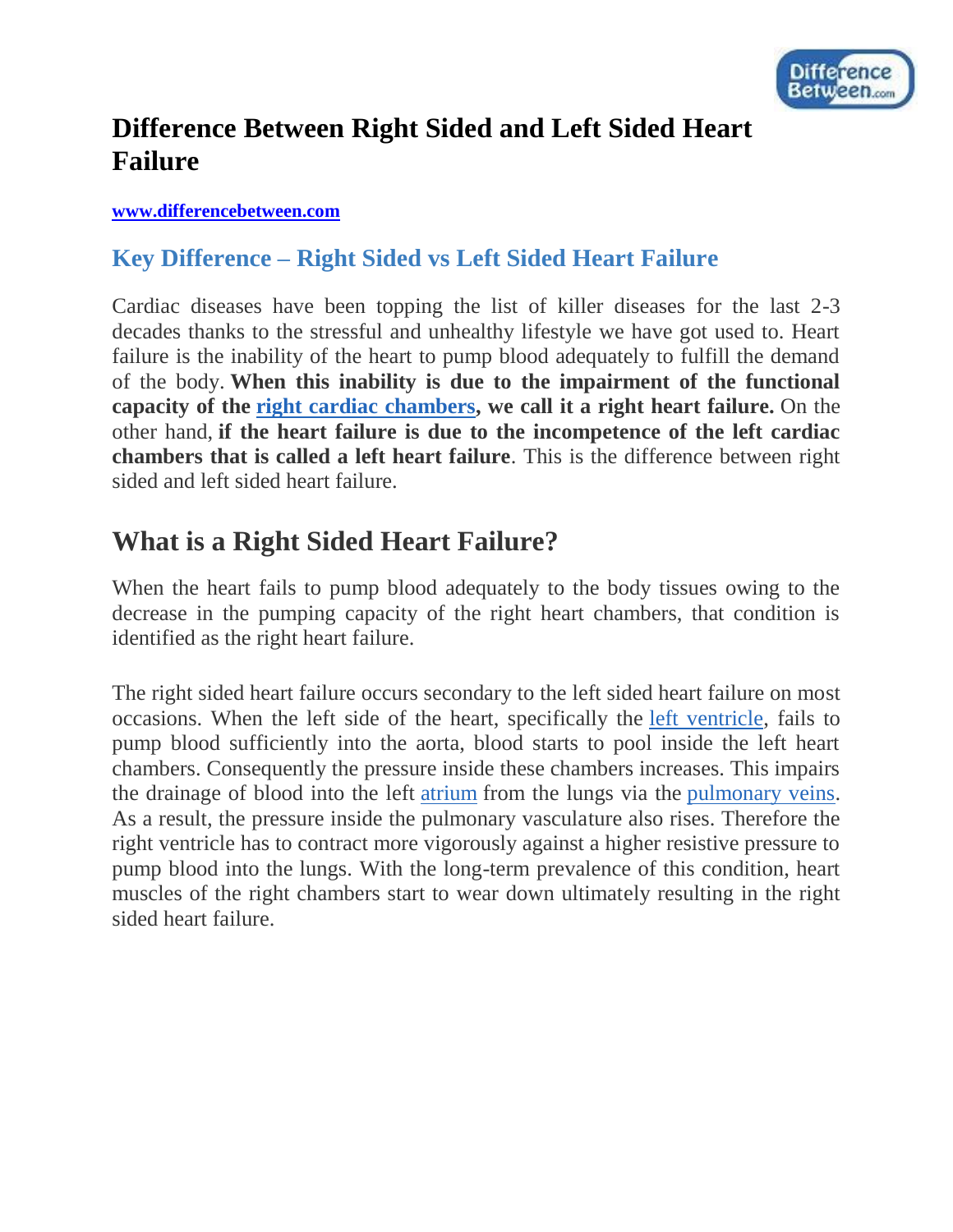

**Figure 01: Heart**

Although not frequently seen, right sided heart failure can also be caused by different intrinsic pulmonary pathologies such as [COPD,](http://www.differencebetween.com/difference-between-copd-and-vs-asthma/) [bronchiectasis,](http://www.differencebetween.com/difference-between-bronchitis-and-vs-bronchiectasis/#Bronchiectasis) and pulmonary thromboembolism.

#### **Effects**

- [Edema](http://www.differencebetween.com/difference-between-edema-and-swelling/) in the dependent regions of the body such as ankles. In the more advanced stages, patient can also get ascites and pleural effusion.
- Congestive organomegaly such as hepatomegaly.

## **What is Left Sided Heart Failure?**

The inability of the heart to pump blood to adequately fulfill the metabolic demand of the body is called a heart failure. When this failure is due to the faltering of the pumping capacity of the left heart chambers, this is known as left sided heart failure.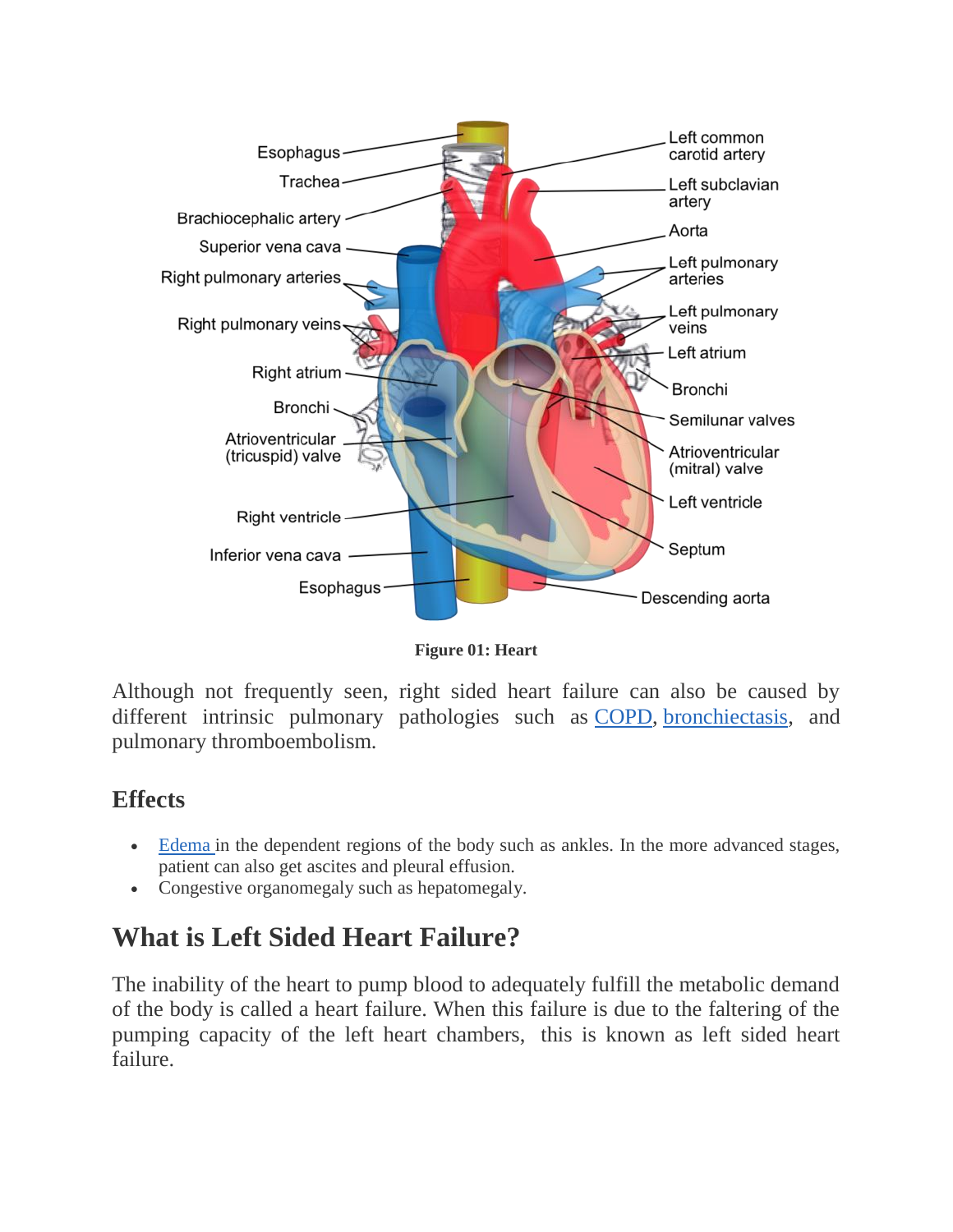#### **Causes**

- Ischemic heart diseases
- [Hypertension](http://www.differencebetween.com/difference-between-hypertension-and-vs-high-blood-pressure/)
- Aortic and mitral valve diseases
- Other myocardial diseases such as [myocarditis](http://www.differencebetween.com/difference-between-myocarditis-and-vs-cardiomyopathy/)

Left sided heart failure is accompanied by certain morphological changes in the heart. The left ventricle undergoes compensatory hypertrophy, and both the left ventricle and atrium are dilated due to the transmission of increased pressure. The dilated left atrium particularly is susceptible to get [atrial fibrillation.](http://www.differencebetween.com/difference-between-atrial-fibrillation-and-atrial-flutter/) A fibrillating atrium is at a higher risk of having thrombi formed inside it.

### **Effects**

- In the most advanced cases, the reduction of blood supply to the brain can result in hypoxic encephalopathy
- [Pulmonary edema](http://www.differencebetween.com/difference-between-pleural-effusion-and-vs-pulmonary-edema/) due to the secondary pooling of blood inside the lungs.
- As previously mentioned, long-standing left heart failure can give rise to right heart failure as well.

## **Clinical Features of Heart Failure**

Most of the clinical features of left and right heart failure are similar to each other. As explained before, left heart failure is most often the cause of right heart failure. Thus, the concurrent presence of both conditions gives a clinical picture with a plenty of shared symptoms and signs. The frequently seen symptoms that give the physicians a clue about the disease are,

- Exertional [dyspnea](http://www.differencebetween.com/difference-between-apnea-and-vs-dyspnea/)
- Orthopnea
- Paroxysmal nocturnal dyspnea
- Fatigue and faintishness
- Cough
- Edema in the dependent regions of the body such as ankles. In bed bound patients, edema will be seen in the sacral regions. This is more pronounced in the right sided heart failure due to the decrease in the venous return which leads to the pooling of blood in the dependent regions of the body.
- Organomegaly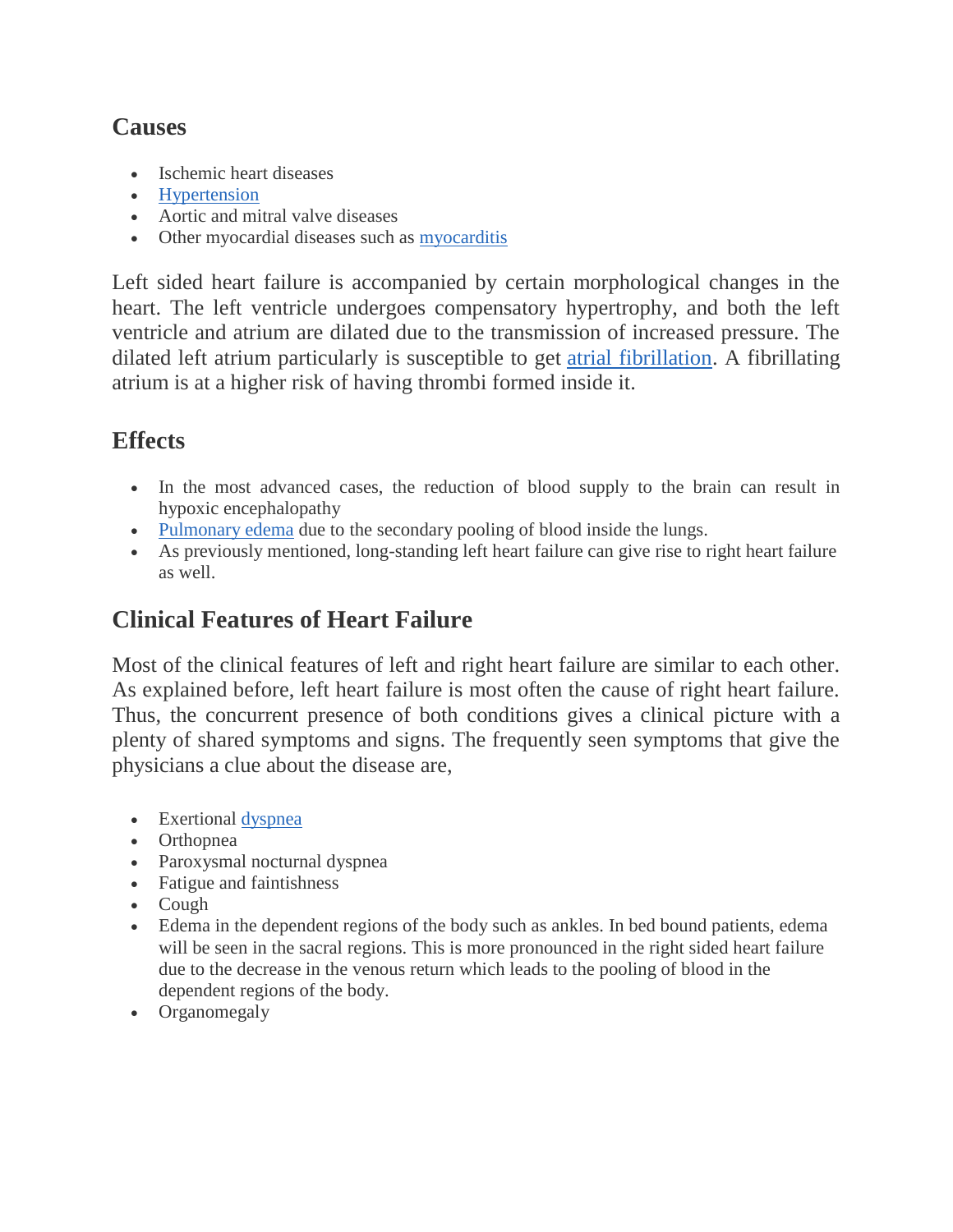

**Figure 02: Major Signs and Symptoms of Heart Failure**

This is also due to venous congestion. Consequently, features of organomegaly are seen in right heart failure or when the right heart failure is present together with the left heart failure. Liver enlargement (hepatomegaly) is associated with the abnormal distension of the stomach, the appearance of veins around the umbilicus (caput medusae) and failure of the liver functions.

### **Diagnosis of Heart Failure**

A clinical suspicion of heart failure is confirmed through the following investigations.

- Chest X-ray
- Blood tests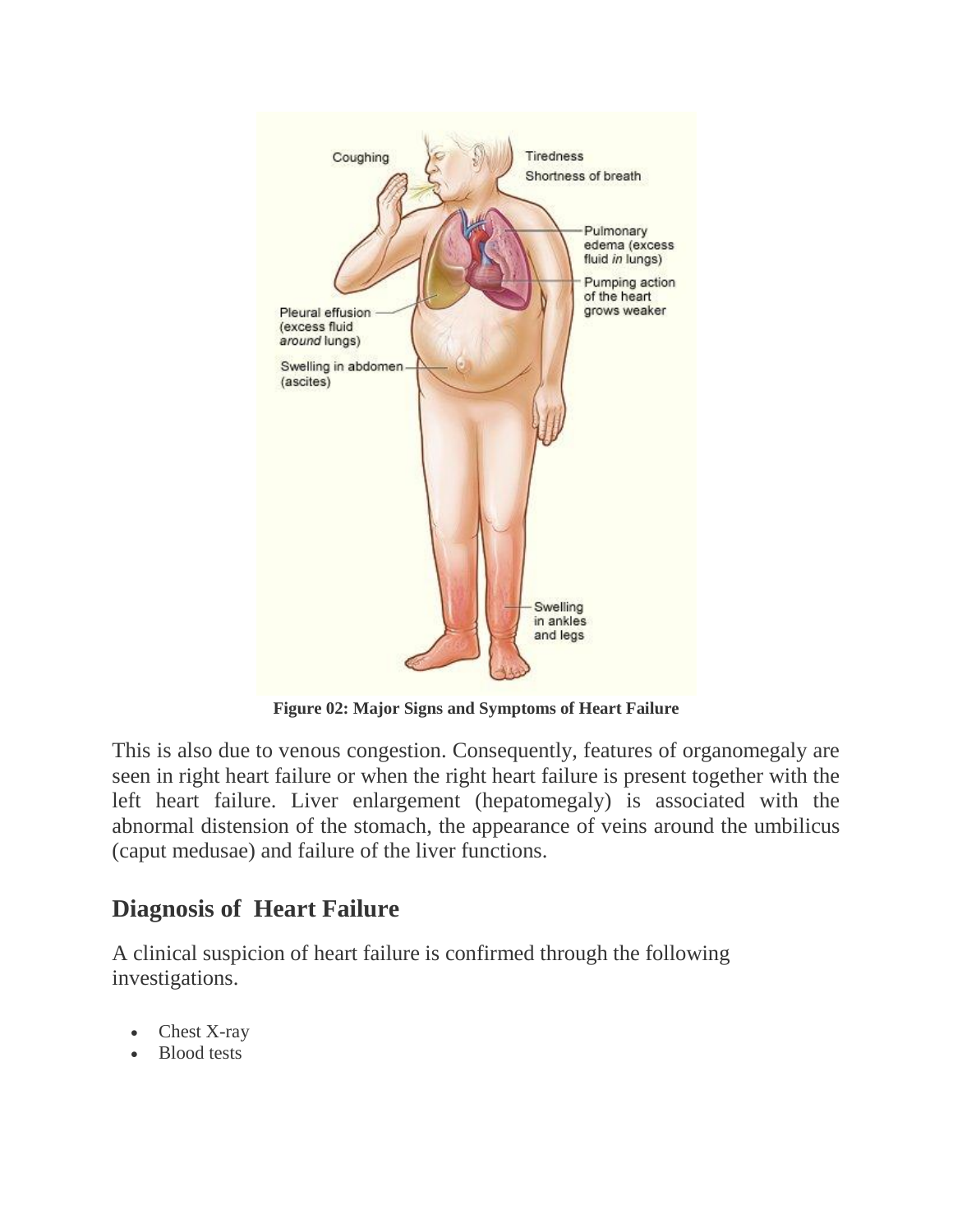This includes FBC, liver biochemistry, cardiac enzymes released in acute cardiac failure and BNP.

- Electrocardiogram
- Echocardiogram
- Stress echocardiography
- Cardiac MRI. This is also called CMR
- Cardiac biopsy. This is carried out only when a cardiac myopathy is suspected
- Cardiopulmonary exercise testing

## **Treatment of Heart Failure**

Lifestyle modifications play a key role in preventing further deterioration of the heart muscles while reducing the risk of complications such as cardiac arrhythmias. Every patient after being diagnosed with heart failure, are advised to minimize the consumption of alcohol and to control their body weight. A small, low sodium and low salt diet is ideal for a heart patient. Bed rest is usually recommended since it minimizes the stress on the cardiac muscles.

The drugs given in the management of heart failure include

- Diuretics
- Angiotensin-converting enzyme inhibitors
- Angiotensin II receptor antagonists
- Beta-blockers
- Aldosterone antagonists
- Vasodilators
- Cardiac glycosides
- Nonpharmacological interventions used in managing heart failure are,
- Revascularization
- Use of biventricular pacemaker or implantable cardioverter defibrillator
- Cardiac transplantation

# **What are the Similarities between right sided and left sided heart failure?**

- Clinical features and the management of both conditions are similar to each other.
- The pumping ability of the heart is compromised on both occasions.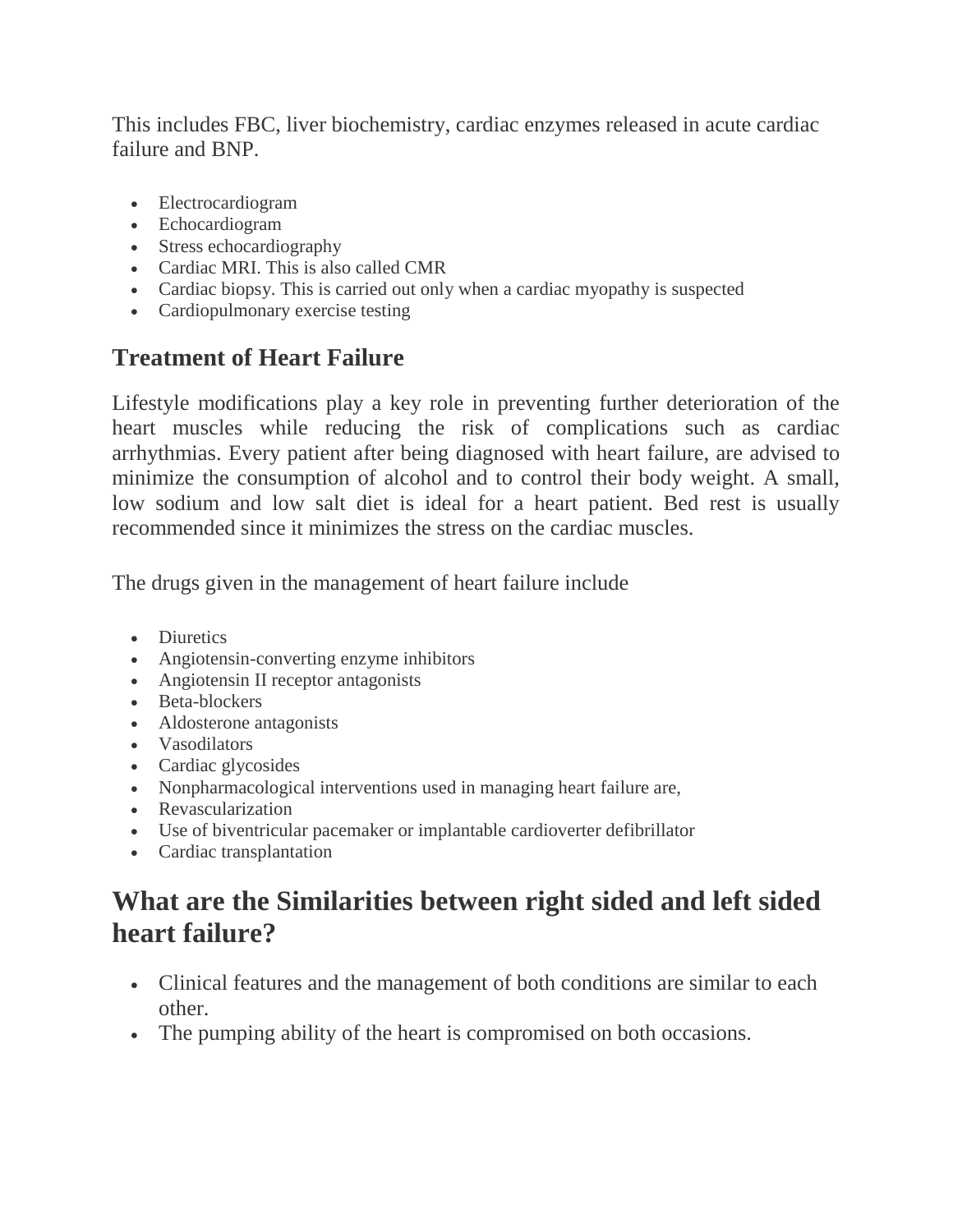## **What is the Difference Between Right Sided and Left Sided Heart Failure?**

| <b>Right Sided vs Left Sided Heart Failure</b>                                                                                                                                                                 |                                                                                                                                                        |
|----------------------------------------------------------------------------------------------------------------------------------------------------------------------------------------------------------------|--------------------------------------------------------------------------------------------------------------------------------------------------------|
| When the heart fails to pump blood adequately to<br>the body tissues owing to the decrease in the<br>pumping capacity of the right heart chambers, this<br>condition is identified as the right heart failure. | When the heart failure is due to the<br>faltering of the pumping capacity of<br>the left heart chambers, this is<br>known as left sided heart failure. |
| <b>Pumping Capacity</b>                                                                                                                                                                                        |                                                                                                                                                        |
| In right sided heart failure, pumping capacity of the<br>right heart chambers is decreased.                                                                                                                    | It is the pumping capacity of the left<br>heart chambers that is decreased in<br>the left sided heart failure.                                         |
| <b>Causes</b>                                                                                                                                                                                                  |                                                                                                                                                        |
| Right sided heart failure most often occurs<br>secondary to the left sided heart failure.                                                                                                                      | Causes of left sided heart failure<br>are,                                                                                                             |
| Pulmonary diseases such as bronchiectasis,<br>thromboembolism, and COPD are the other causes                                                                                                                   | · Ischemic heart diseases                                                                                                                              |
| of this condition.                                                                                                                                                                                             | · Hypertension                                                                                                                                         |
|                                                                                                                                                                                                                | Aortic and mitral valve diseases                                                                                                                       |
|                                                                                                                                                                                                                | Other myocardial diseases such as<br>myocarditis                                                                                                       |

## **Summary – Right Sided vs Left Sided Heart Failure**

When the heart fails to pump blood adequately to the body tissues, owing to the decrease in the pumping capacity of right heart chambers, that condition is identified as the right heart failure. On the other hand, when the heart failure is due to the faltering of the pumping capacity of the left heart chambers, it is known as